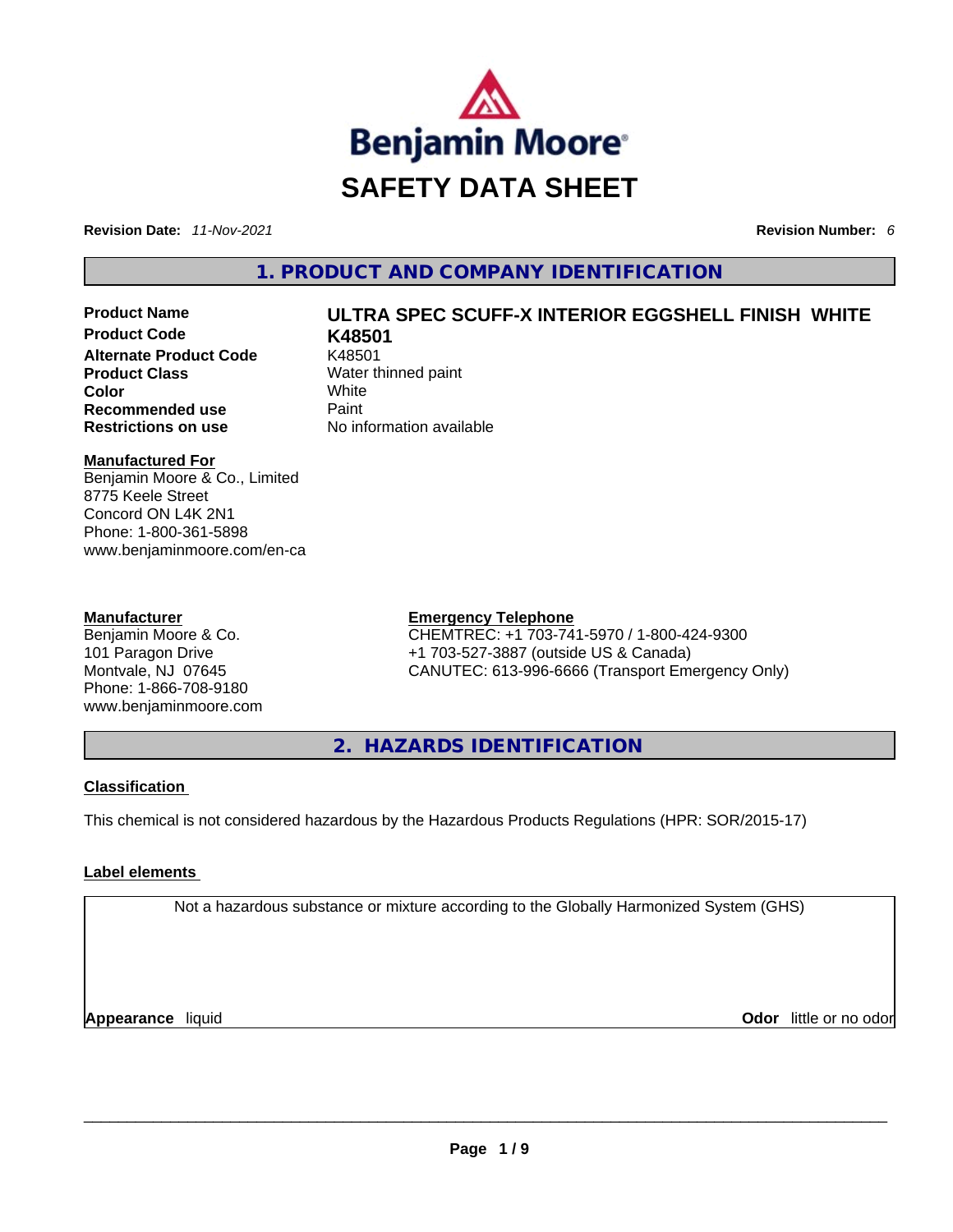#### **Other information**

No information available

**WARNING:** This product contains isothiazolinone compounds at levels of <0.1%. These substances are biocides commonly found in most paints and a variety of personal care products as a preservative. Certain individuals may be sensitive or allergic to these substances, even at low levels.

#### **3. COMPOSITION INFORMATION ON COMPONENTS**

| <b>Chemical name</b>                                                            | CAS No.    | Weight-%       | Hazardous Material<br>registry number<br>(HMIRA registry #) | Date HMIRA filed and<br>Information Review Act Idate exemption granted<br>(if applicable) |
|---------------------------------------------------------------------------------|------------|----------------|-------------------------------------------------------------|-------------------------------------------------------------------------------------------|
| Titanium dioxide                                                                | 13463-67-7 | $10 - 30%$     |                                                             |                                                                                           |
| Propanoic acid, 2-methyl-,<br>monoester with<br>2,2,4-trimethyl-1,3-pentanediol | 25265-77-4 | 1 - 5%         |                                                             |                                                                                           |
| Sodium C14-C16 olefin<br>sulfonate                                              | 68439-57-6 | $0.1 - 0.25\%$ |                                                             |                                                                                           |

\*The exact percentage (concentration) of composition has been withheld as a trade secret

| 4. FIRST AID MEASURES                  |                                                                                                            |  |
|----------------------------------------|------------------------------------------------------------------------------------------------------------|--|
| <b>General Advice</b>                  | No hazards which require special first aid measures.                                                       |  |
| <b>Eye Contact</b>                     | Rinse thoroughly with plenty of water for at least 15<br>minutes and consult a physician.                  |  |
| <b>Skin Contact</b>                    | Wash off immediately with soap and plenty of water while<br>removing all contaminated clothes and shoes.   |  |
| <b>Inhalation</b>                      | Move to fresh air. If symptoms persist, call a physician.                                                  |  |
| Ingestion                              | Clean mouth with water and afterwards drink plenty of<br>water. Consult a physician if necessary.          |  |
| <b>Most Important Symptoms/Effects</b> | None known.                                                                                                |  |
| <b>Notes To Physician</b>              | Treat symptomatically.                                                                                     |  |
|                                        | 5. FIRE-FIGHTING MEASURES                                                                                  |  |
| <b>Suitable Extinguishing Media</b>    | Use extinguishing measures that are appropriate to local<br>circumstances and the surrounding environment. |  |

**Protective equipment and precautions for firefighters** As in any fire, wear self-contained breathing apparatus

pressure-demand, MSHA/NIOSH (approved or equivalent) and full protective gear. \_\_\_\_\_\_\_\_\_\_\_\_\_\_\_\_\_\_\_\_\_\_\_\_\_\_\_\_\_\_\_\_\_\_\_\_\_\_\_\_\_\_\_\_\_\_\_\_\_\_\_\_\_\_\_\_\_\_\_\_\_\_\_\_\_\_\_\_\_\_\_\_\_\_\_\_\_\_\_\_\_\_\_\_\_\_\_\_\_\_\_\_\_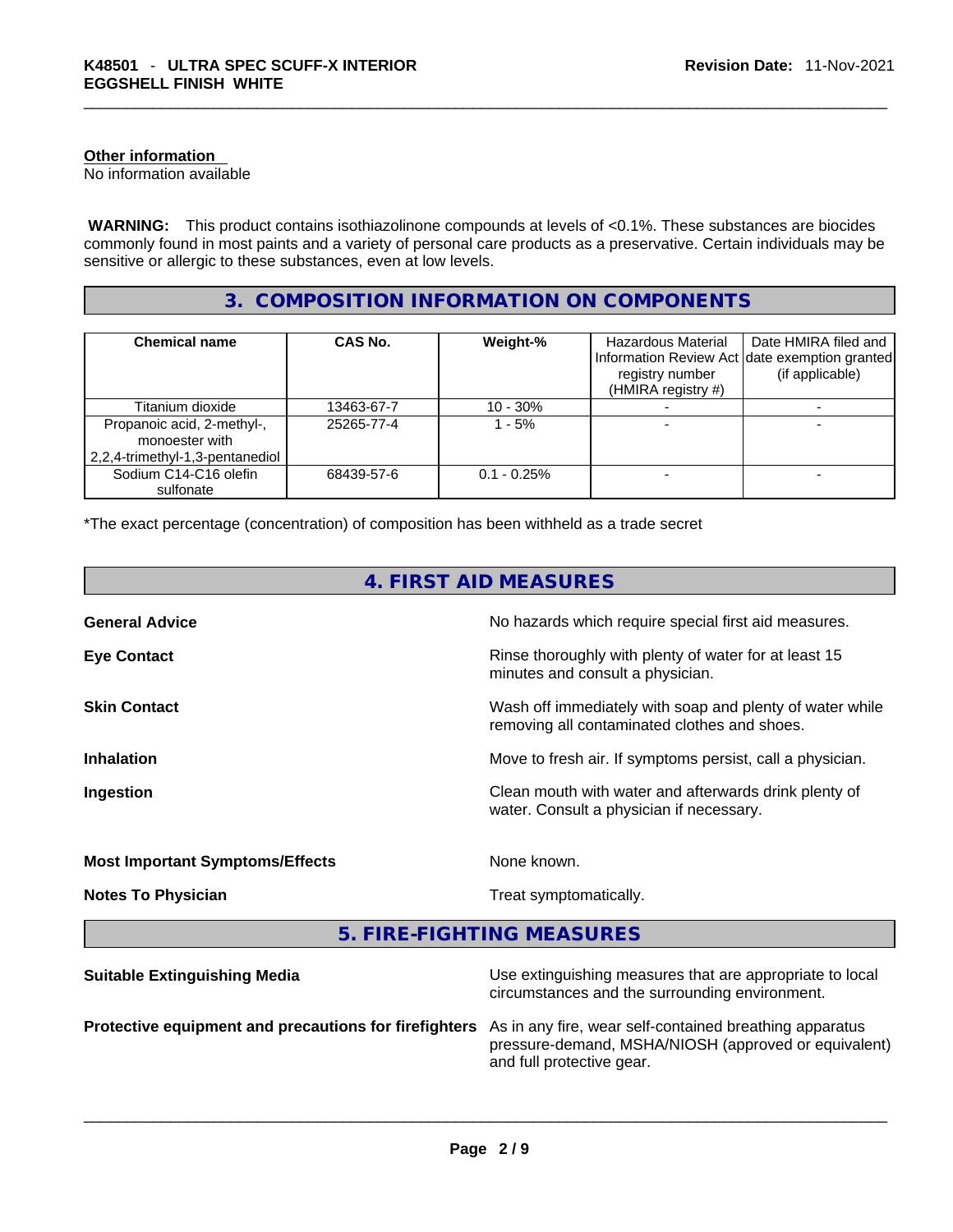| <b>Specific Hazards Arising From The Chemical</b>                                                  |                        | Closed containers may rupture if exposed to fire or<br>extreme heat. |                                |  |  |  |
|----------------------------------------------------------------------------------------------------|------------------------|----------------------------------------------------------------------|--------------------------------|--|--|--|
| <b>Sensitivity to mechanical impact</b>                                                            |                        | No                                                                   |                                |  |  |  |
| Sensitivity to static discharge                                                                    |                        | No.                                                                  |                                |  |  |  |
| <b>Flash Point Data</b><br>Flash point (°F)<br>Flash Point (°C)<br><b>Method</b>                   |                        | Not applicable<br>Not applicable<br>Not applicable                   |                                |  |  |  |
| <b>Flammability Limits In Air</b><br>Lower flammability limit:<br><b>Upper flammability limit:</b> |                        | Not applicable<br>Not applicable                                     |                                |  |  |  |
| <b>NFPA</b><br>Health: 1                                                                           | <b>Flammability: 0</b> | <b>Instability: 0</b>                                                | <b>Special: Not Applicable</b> |  |  |  |
| <b>NFPA Legend</b><br>0 - Not Hazardous<br>1 - Slightly                                            |                        |                                                                      |                                |  |  |  |

- 2 Moderate
- 3 High
- 4 Severe

*The ratings assigned are only suggested ratings, the contractor/employer has ultimate responsibilities for NFPA ratings where this system is used.* 

*Additional information regarding the NFPA rating system is available from the National Fire Protection Agency (NFPA) at www.nfpa.org.* 

#### **6. ACCIDENTAL RELEASE MEASURES**

| <b>Personal Precautions</b>      | Avoid contact with skin, eyes and clothing. Ensure<br>adequate ventilation.                          |
|----------------------------------|------------------------------------------------------------------------------------------------------|
| <b>Other Information</b>         | Prevent further leakage or spillage if safe to do so.                                                |
| <b>Environmental precautions</b> | See Section 12 for additional Ecological Information.                                                |
| <b>Methods for Cleaning Up</b>   | Soak up with inert absorbent material. Sweep up and<br>shovel into suitable containers for disposal. |

## **7. HANDLING AND STORAGE**

| <b>Handling</b>               | Avoid contact with skin, eyes and clothing. Avoid breathing<br>vapors, spray mists or sanding dust. In case of insufficient<br>ventilation, wear suitable respiratory equipment. |
|-------------------------------|----------------------------------------------------------------------------------------------------------------------------------------------------------------------------------|
| <b>Storage</b>                | Keep container tightly closed. Keep out of the reach of<br>children.                                                                                                             |
| <b>Incompatible Materials</b> | No information available                                                                                                                                                         |

 $\_$  ,  $\_$  ,  $\_$  ,  $\_$  ,  $\_$  ,  $\_$  ,  $\_$  ,  $\_$  ,  $\_$  ,  $\_$  ,  $\_$  ,  $\_$  ,  $\_$  ,  $\_$  ,  $\_$  ,  $\_$  ,  $\_$  ,  $\_$  ,  $\_$  ,  $\_$  ,  $\_$  ,  $\_$  ,  $\_$  ,  $\_$  ,  $\_$  ,  $\_$  ,  $\_$  ,  $\_$  ,  $\_$  ,  $\_$  ,  $\_$  ,  $\_$  ,  $\_$  ,  $\_$  ,  $\_$  ,  $\_$  ,  $\_$  ,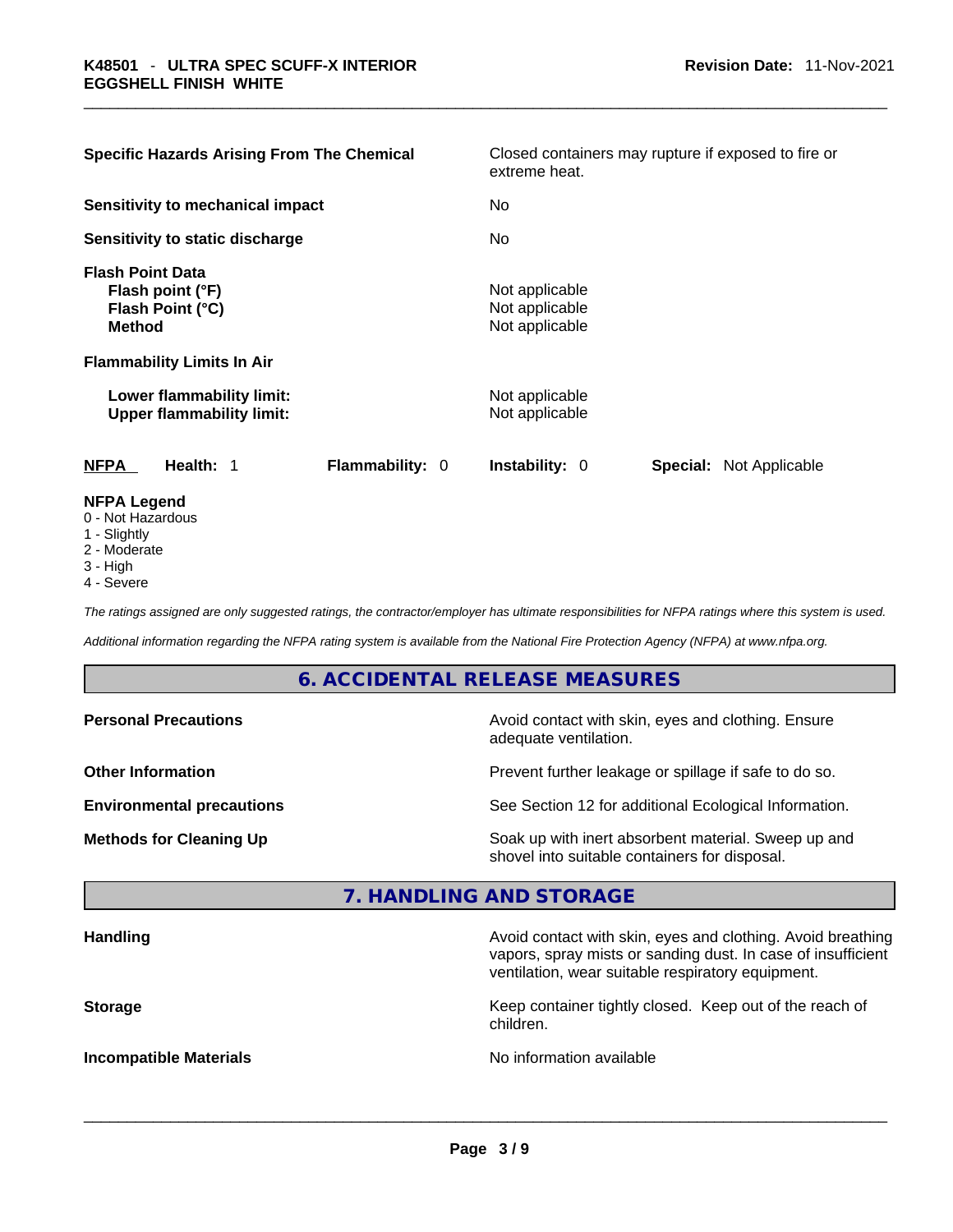#### **8. EXPOSURE CONTROLS/PERSONAL PROTECTION**

#### **Exposure Limits**

| Chemical name    | <b>ACGIH TLV</b>         | Alberta                            | <b>British Columbia</b>                                            | Ontario                          | Quebec                                   |
|------------------|--------------------------|------------------------------------|--------------------------------------------------------------------|----------------------------------|------------------------------------------|
| Titanium dioxide | TWA: $10 \text{ mg/m}^3$ | <b>TWA</b><br>10 ma/m $^{\rm 3}$ . | <b>TWA</b><br>10 mg/m <sup>3</sup> -<br>TWA<br>ma/m <sup>3</sup> د | <b>TWA</b><br>10 ma/m $^{\rm 3}$ | <b>TWAEV</b><br>10 mg/m <sup>3</sup> - . |

**Legend**

ACGIH - American Conference of Governmental Industrial Hygienists Alberta - Alberta Occupational Exposure Limits British Columbia - British Columbia Occupational Exposure Limits Ontario - Ontario Occupational Exposure Limits Quebec - Quebec Occupational Exposure Limits N/E - Not established

#### **Personal Protective Equipment**

**Engineering Measures Ensure** Ensure adequate ventilation, especially in confined areas.

**Eye/Face Protection** Safety glasses with side-shields. **Skin Protection Protection Protective gloves and impervious clothing. Respiratory Protection In case of insufficient ventilation wear suitable respiratory** equipment.

**Hygiene Measures Avoid contact with skin, eyes and clothing. Remove and Avoid contact with skin, eyes and clothing. Remove and** wash contaminated clothing before re-use. Wash thoroughly after handling.

#### **9. PHYSICAL AND CHEMICAL PROPERTIES**

**Appearance** liquid **Odor Odor Odor little or no odor Odor Threshold**<br> **Density (Ibs/gal)**<br> **Density (Ibs/gal)**<br> **No information available**<br>
10.4 - 10.8 **Density** (Ibs/gal) **Specific Gravity** 1.24 - 1.29 **pH pH 1 Viscosity (cps) Viscosity (cps) No information available Solubility(ies)** No information available **Water solubility Water solubility No information available Evaporation Rate No information available No information available Vapor pressure No information available No information available Vapor density**<br> **We Solids**<br>
We Solids
2018 Wt. % Solids **Vol. % Solids** 35 - 45 **Wt. % Volatiles** 45 - 55 **Vol. % Volatiles VOC Regulatory Limit (g/L)** < 100 **Boiling Point (°F)** 212 **Boiling Point (°C)** 100 **Freezing point (°F)** 32 **Freezing Point (°C)** 0 **Flash point (°F)** Not applicable

**Flash Point (°C)**  $\qquad \qquad$  Not applicable  $\qquad \qquad$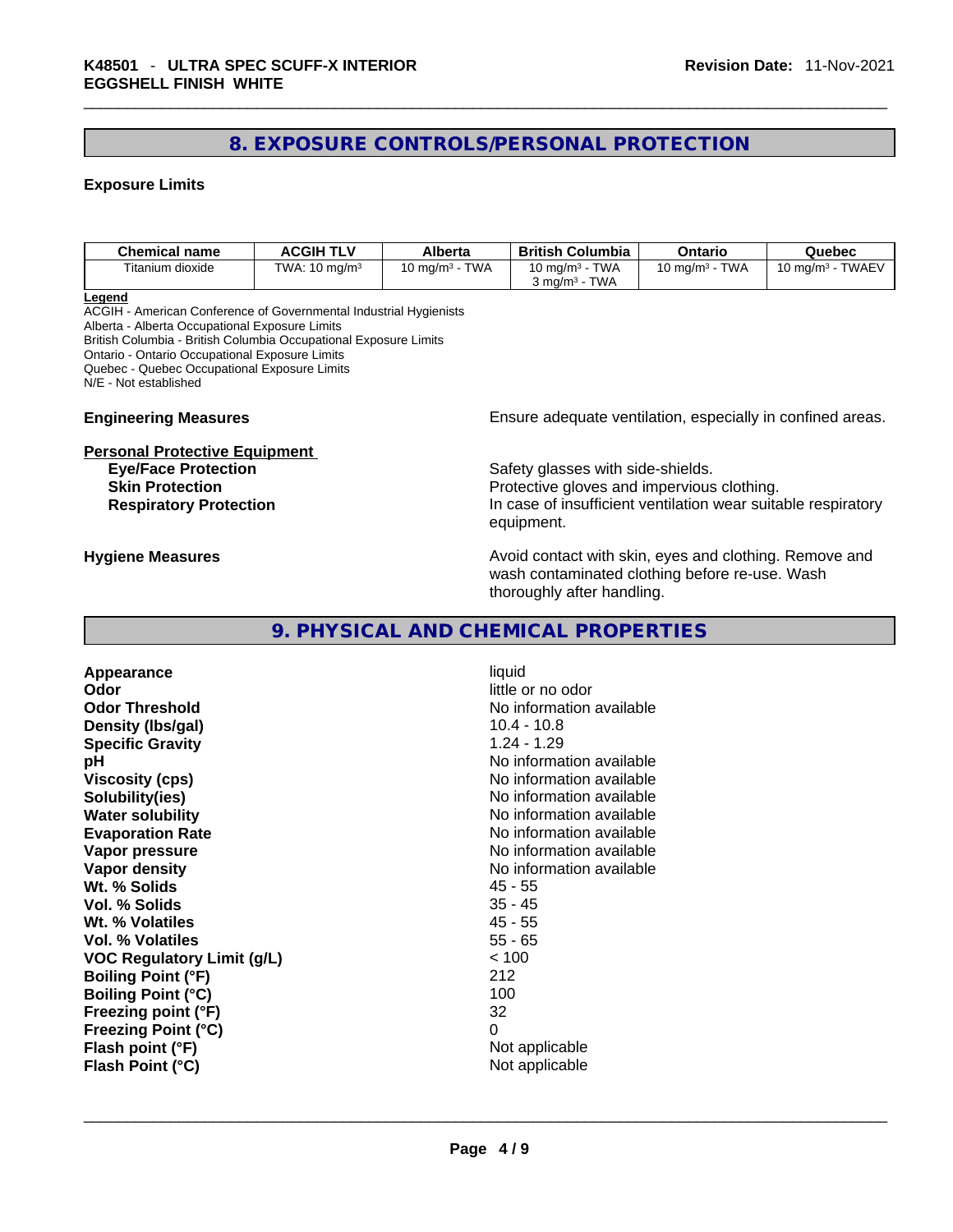**Method**<br> **Plammability (solid, gas)**<br> **Not applicable**<br>
Not applicable **Flammability (solid, gas)**<br> **Upper flammability limit:** Not applicable Not applicable **Upper flammability limit: Lower flammability limit:** Not applicable **Autoignition Temperature (°F)** No information available **Autoignition Temperature (°C)** No information available **Decomposition Temperature (°F)** No information available **Decomposition Temperature (°C)**<br> **Partition coefficient**<br> **Partition coefficient**<br> **No** information available

**No information available** 

#### **10. STABILITY AND REACTIVITY**

| <b>Reactivity</b>                         | Not Applicable                           |
|-------------------------------------------|------------------------------------------|
| <b>Chemical Stability</b>                 | Stable under normal conditions.          |
| <b>Conditions to avoid</b>                | Prevent from freezing.                   |
| <b>Incompatible Materials</b>             | No materials to be especially mentioned. |
| <b>Hazardous Decomposition Products</b>   | None under normal use.                   |
| <b>Possibility of hazardous reactions</b> | None under normal conditions of use.     |

#### **11. TOXICOLOGICAL INFORMATION**

| <b>Product Information</b>               |  |
|------------------------------------------|--|
| Information on likely routes of exposure |  |

**Acute Toxicity** 

**Principal Routes of Exposure Exposure** Eye contact, skin contact and inhalation.

**Product Information Information No information available** 

#### **<u>Symptoms related to the physical, chemical and toxicological characteristics</u>**

| <b>Symptoms</b> | No information available                                                                   |  |  |
|-----------------|--------------------------------------------------------------------------------------------|--|--|
|                 | Delayed and immediate effects as well as chronic effects from short and long-term exposure |  |  |

## **Eye contact Exercise Solution May cause slight irritation Skin contact Substance may cause slight skin irritation. Prolonged or** Substance may cause slight skin irritation. Prolonged or repeated contact may dry skin and cause irritation. **Inhalation Inhalation Inhalation May cause irritation of respiratory tract. Ingestion Ingestion Ingestion may cause gastrointestinal irritation, nausea,** vomiting and diarrhea. **Sensitization No information available. No information available. Neurological Effects** No information available. **Mutagenic Effects No information available. Reproductive Effects No information available.** No information available. **Developmental Effects** No information available. \_\_\_\_\_\_\_\_\_\_\_\_\_\_\_\_\_\_\_\_\_\_\_\_\_\_\_\_\_\_\_\_\_\_\_\_\_\_\_\_\_\_\_\_\_\_\_\_\_\_\_\_\_\_\_\_\_\_\_\_\_\_\_\_\_\_\_\_\_\_\_\_\_\_\_\_\_\_\_\_\_\_\_\_\_\_\_\_\_\_\_\_\_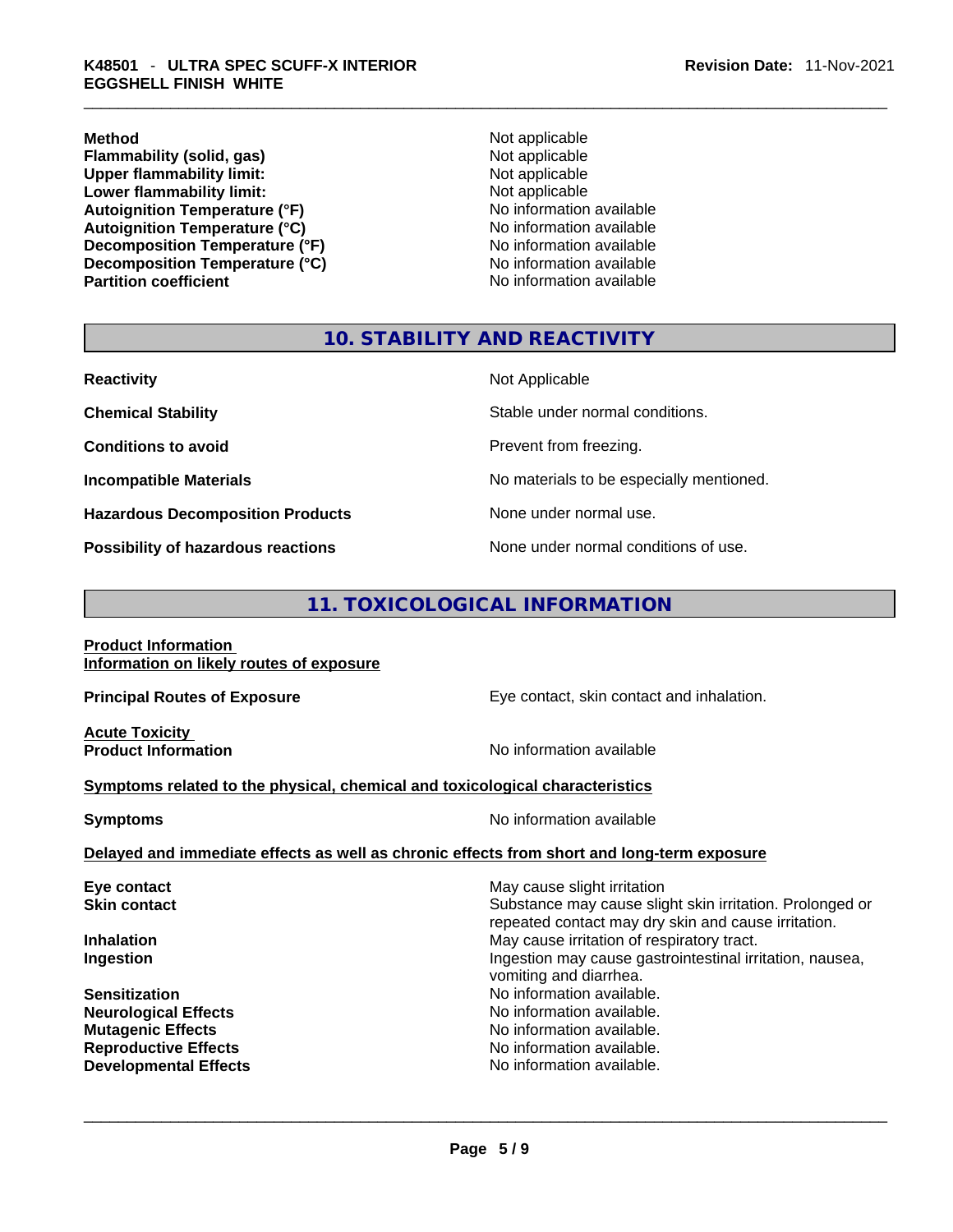#### **Target organ effects**<br> **STOT - single exposure**<br>
STOT - single exposure<br>
No information available. **STOT - single exposure**<br> **STOT - repeated exposure**<br> **STOT - repeated exposure**<br> **No information available. STOT** - repeated exposure **Other adverse effects No information available.** No information available. **Aspiration Hazard**  No information available.

**Numerical measures of toxicity**

**The following values are calculated based on chapter 3.1 of the GHS document**

| ATEmix (oral)          | 32093 mg/kg  |
|------------------------|--------------|
| <b>ATEmix (dermal)</b> | 132170 mg/kg |

#### **Component Information**

| Chemical name                   | Oral LD50             | Dermal LD50            | Inhalation LC50       |
|---------------------------------|-----------------------|------------------------|-----------------------|
| Titanium dioxide                | $> 10000$ mg/kg (Rat) |                        |                       |
| 13463-67-7                      |                       |                        |                       |
| Propanoic acid, 2-methyl-,      | $=$ 3200 mg/kg (Rat)  | $> 15200$ mg/kg (Rat)  |                       |
| monoester with                  |                       |                        |                       |
| 2,2,4-trimethyl-1,3-pentanediol |                       |                        |                       |
| 25265-77-4                      |                       |                        |                       |
| Sodium C14-C16 olefin sulfonate | $= 2220$ mg/kg (Rat)  | $> 740$ mg/kg (Rabbit) | $> 52$ mg/L (Rat) 4 h |
| 68439-57-6                      |                       |                        |                       |

#### **Chronic Toxicity**

#### **Carcinogenicity**

*The information below indicates whether each agency has listed any ingredient as a carcinogen:.* 

| <b>Chemical name</b>          | <b>IARC</b>                           | <b>NTP</b> |
|-------------------------------|---------------------------------------|------------|
|                               | $2B -$<br>- Possible Human Carcinogen |            |
| <sup>1</sup> Titanium dioxide |                                       |            |

• Although IARC has classified titanium dioxide as possibly carcinogenic to humans (2B), their summary concludes: "No significant exposure to titanium dioxide is thought to occur during the use of products in which titanium dioxide is bound to other materials, such as paint."

#### **Legend**

IARC - International Agency for Research on Cancer NTP - National Toxicity Program OSHA - Occupational Safety & Health Administration

**12. ECOLOGICAL INFORMATION** 

#### **Ecotoxicity Effects**

The environmental impact of this product has not been fully investigated.

#### **Product Information**

#### **Acute Toxicity to Fish**

# No information available \_\_\_\_\_\_\_\_\_\_\_\_\_\_\_\_\_\_\_\_\_\_\_\_\_\_\_\_\_\_\_\_\_\_\_\_\_\_\_\_\_\_\_\_\_\_\_\_\_\_\_\_\_\_\_\_\_\_\_\_\_\_\_\_\_\_\_\_\_\_\_\_\_\_\_\_\_\_\_\_\_\_\_\_\_\_\_\_\_\_\_\_\_ **Acute Toxicity to Aquatic Invertebrates**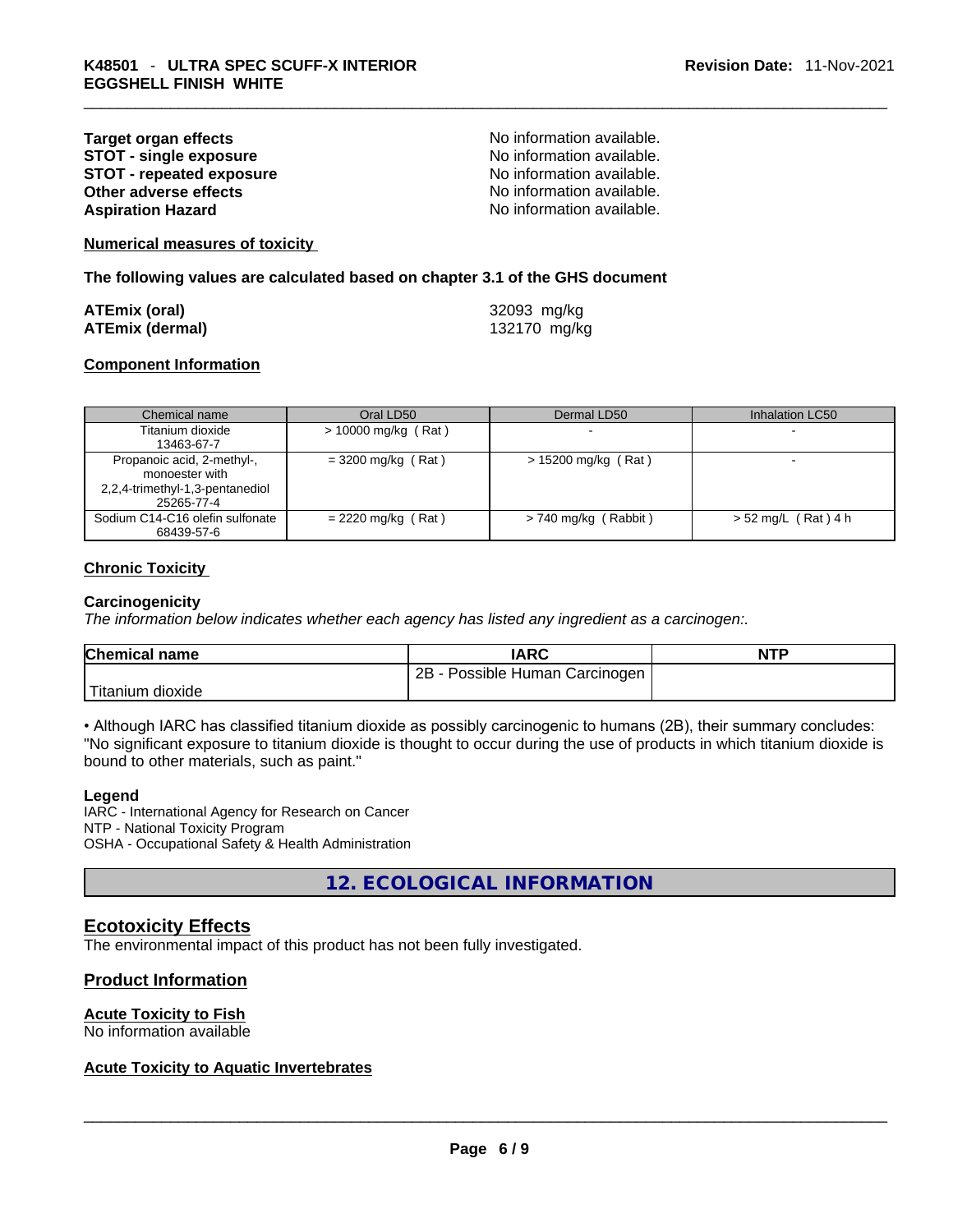No information available

#### **Acute Toxicity to Aquatic Plants**

No information available

#### **Persistence / Degradability**

No information available.

#### **Bioaccumulation**

There is no data for this product.

#### **Mobility in Environmental Media**

No information available.

#### **Ozone**

No information available

#### **Component Information**

#### **Acute Toxicity to Fish**

Titanium dioxide  $LC50:$  > 1000 mg/L (Fathead Minnow - 96 hr.)

#### **Acute Toxicity to Aquatic Invertebrates**

No information available

#### **Acute Toxicity to Aquatic Plants**

No information available

**13. DISPOSAL CONSIDERATIONS** 

**Waste Disposal Method** Dispose of in accordance with federal, state, provincial, and local regulations. Local requirements may vary, consult your sanitation department or state-designated environmental protection agency for more disposal options.

#### **14. TRANSPORT INFORMATION**

| <b>TDG</b>         | Not regulated |
|--------------------|---------------|
| <b>ICAO / IATA</b> | Not regulated |
| <b>IMDG/IMO</b>    | Not regulated |
|                    |               |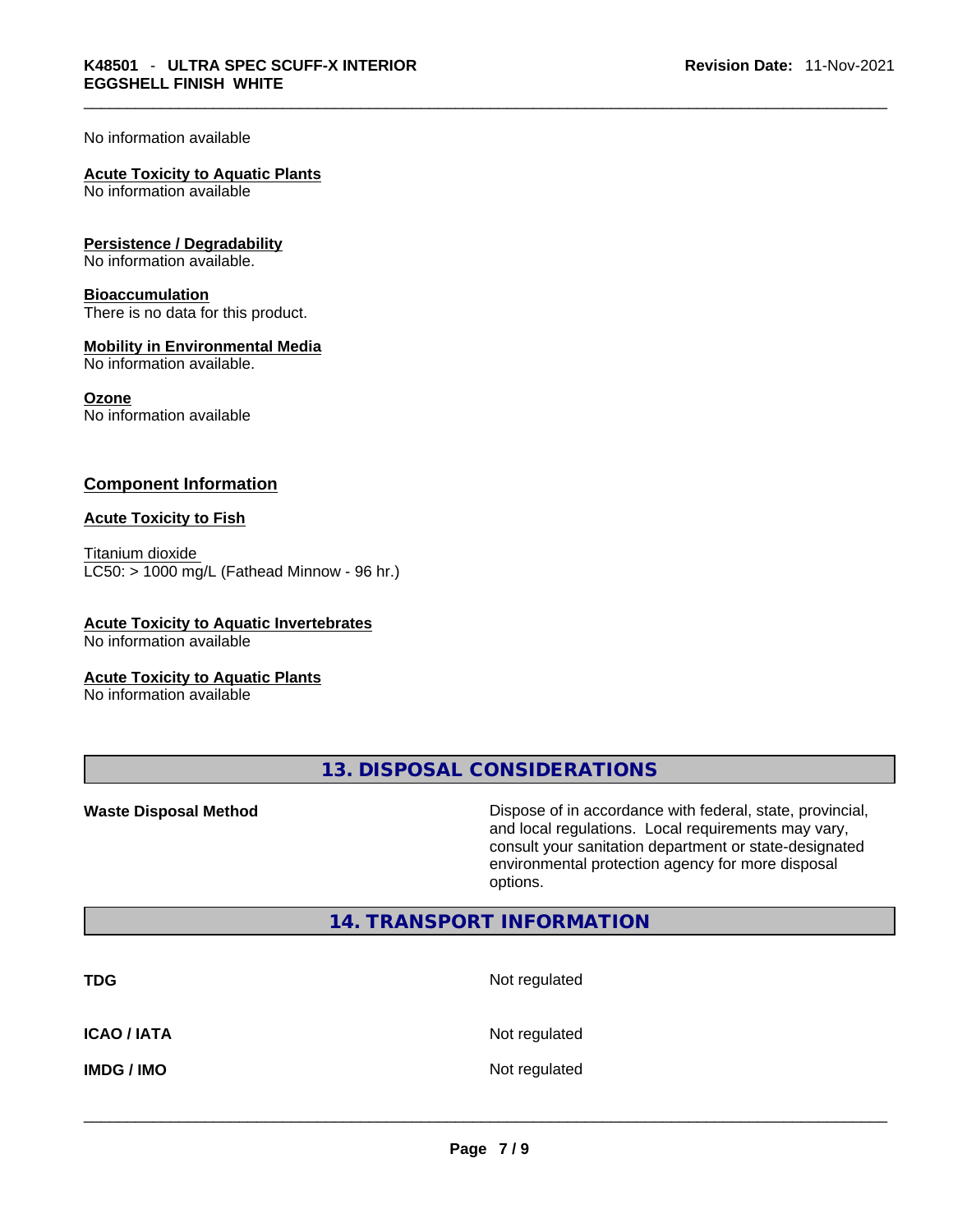#### **15. REGULATORY INFORMATION**

#### **International Inventories**

| <b>TSCA: United States</b> | Yes - All components are listed or exempt. |
|----------------------------|--------------------------------------------|
| <b>DSL: Canada</b>         | No - Not all of the components are listed. |
|                            | One or more component is listed on NDSL.   |

#### **National Pollutant Release Inventory (NPRI)**

#### **NPRI Parts 1- 4**

This product contains the following Parts 1-4 NPRI chemicals:

*None*

#### **NPRI Part 5**

This product contains the following NPRI Part 5 Chemicals:

*None*

#### **WHMIS Regulatory Status**

This product has been classified in accordance with the hazard criteria of the Hazardous Products Regulations (HPR) and the SDS contains all the information required by the HPR.

| <b>16. OTHER INFORMATION</b> |           |                                                                            |                      |                                                                                                                                               |  |
|------------------------------|-----------|----------------------------------------------------------------------------|----------------------|-----------------------------------------------------------------------------------------------------------------------------------------------|--|
|                              |           |                                                                            |                      |                                                                                                                                               |  |
| HMIS -                       | Health: 1 | <b>Flammability: 0</b>                                                     | <b>Reactivity: 0</b> | $PPE: -$                                                                                                                                      |  |
| <b>HMIS Legend</b>           |           |                                                                            |                      |                                                                                                                                               |  |
| 0 - Minimal Hazard           |           |                                                                            |                      |                                                                                                                                               |  |
| 1 - Slight Hazard            |           |                                                                            |                      |                                                                                                                                               |  |
| 2 - Moderate Hazard          |           |                                                                            |                      |                                                                                                                                               |  |
| 3 - Serious Hazard           |           |                                                                            |                      |                                                                                                                                               |  |
| 4 - Severe Hazard            |           |                                                                            |                      |                                                                                                                                               |  |
| * - Chronic Hazard           |           |                                                                            |                      |                                                                                                                                               |  |
|                              |           | X - Consult your supervisor or S.O.P. for "Special" handling instructions. |                      |                                                                                                                                               |  |
|                              |           |                                                                            |                      | Note: The PPE rating has intentionally been left blank. Choose appropriate PPE that will protect employees from the hazards the material will |  |

*present under the actual normal conditions of use.* 

*Caution: HMISÒ ratings are based on a 0-4 rating scale, with 0 representing minimal hazards or risks, and 4 representing significant hazards or risks. Although HMISÒ ratings are not required on MSDSs under 29 CFR 1910.1200, the preparer, has chosen to provide them. HMISÒ ratings are to be used only in conjunction with a fully implemented HMISÒ program by workers who have received appropriate HMISÒ training. HMISÒ is a registered trade and service mark of the NPCA. HMISÒ materials may be purchased exclusively from J. J. Keller (800) 327-6868.* 

 **WARNING!** If you scrape, sand, or remove old paint, you may release lead dust. LEAD IS TOXIC. EXPOSURE TO LEAD DUST CAN CAUSE SERIOUS ILLNESS, SUCH AS BRAIN DAMAGE, ESPECIALLY IN CHILDREN. PREGNANT WOMEN SHOULD ALSO AVOID EXPOSURE.Wear a NIOSH approved respirator to control lead

 $\_$  ,  $\_$  ,  $\_$  ,  $\_$  ,  $\_$  ,  $\_$  ,  $\_$  ,  $\_$  ,  $\_$  ,  $\_$  ,  $\_$  ,  $\_$  ,  $\_$  ,  $\_$  ,  $\_$  ,  $\_$  ,  $\_$  ,  $\_$  ,  $\_$  ,  $\_$  ,  $\_$  ,  $\_$  ,  $\_$  ,  $\_$  ,  $\_$  ,  $\_$  ,  $\_$  ,  $\_$  ,  $\_$  ,  $\_$  ,  $\_$  ,  $\_$  ,  $\_$  ,  $\_$  ,  $\_$  ,  $\_$  ,  $\_$  ,